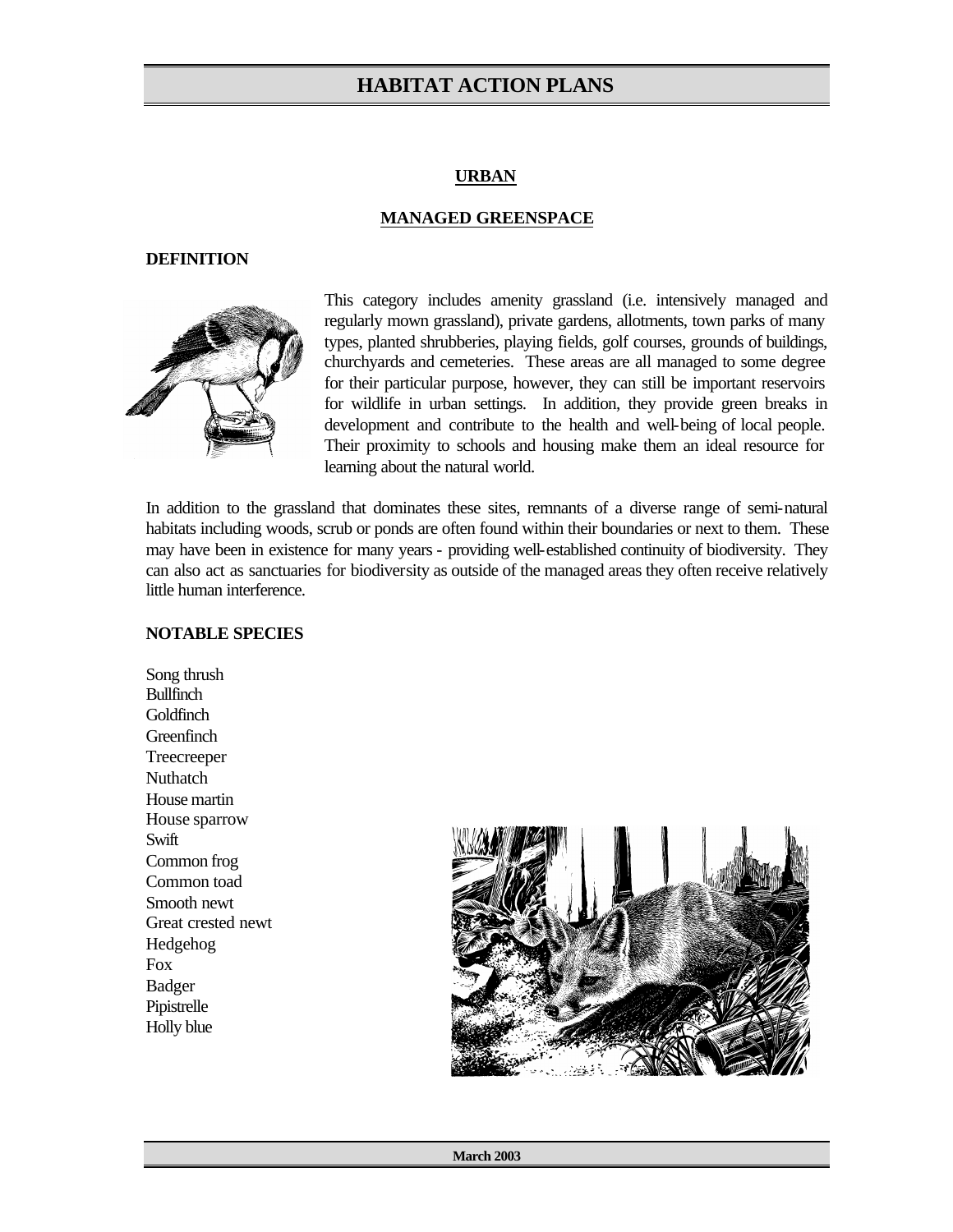### **CURRENT STATUS AND IMPORTANCE**

#### **International**

Managed greenspace is found in most of the world's towns and cities and as in the UK, offers an important refuge for many plants and animals, enhancing the lives of those who live there. The extent of managed greenspace in the world today is therefore important to global biodiversity.

#### **National**

The Biodiversity Audit for North West England notes this habitat can be found in any urban area in the UK, including north west England. Regionally important examples are present in Greater Manchester.

BAP Priority habitats and species are often found within the boundaries of managed greenspace sites including lowland dry acid grassland, lowland mixed broadleaved woodland, lowland heathland, great crested newts and water voles.

Several national initiatives and their incorporation into legislation are attaching greater importance to improving human quality of life in urban situations through providing quality urban greenspaces and incorporating considerations for biodiversity.

### **Greater Manchester Resource and Distribution**

Amenity grassland and grassland that has been 'improved' by the addition of fertilisers, do not make as significant a contribution to biodiversity as less managed grassland. The intensity of management often precludes the growth of many plant species and is dominated by cultivars of perennial rye-grass and common broadleaved species such as white clover, daisy, broadleaved plantain or dandelion. Nevertheless, these grasslands can still have high biomass of soil fauna (e.g. earthworms and leatherjackets), and may be used as roosting sites for birds such as gulls or lapwings and may be part of the feeding territory of badgers and amphibians. The greatest value of amenity grassland, therefore, lies both in its existing value to limited but often high populations of a range of species, and in its potential to make a greater contribution to biodiversity through altering management regimes.

Gardens and allotments can support a diverse range of wildlife, depending on their management, structure and planted species. Gardens can support a host of common bird species (including blackbird, robin, blue tit, great tit, song thrush, house martin, tawny owl) and many people already make an effort to provide food or breeding sites for birds. Common butterflies such as the red admiral and peacock thrive in gardens, and moths also take advantage of the nectar supplies on offer. Garden ponds can also support amphibians including the great crested newt, provided they are not stocked with fish. Mammals such as hedgehogs, foxes and badgers often utilise urban greenspaces, especially gardens, as part of their feeding territories.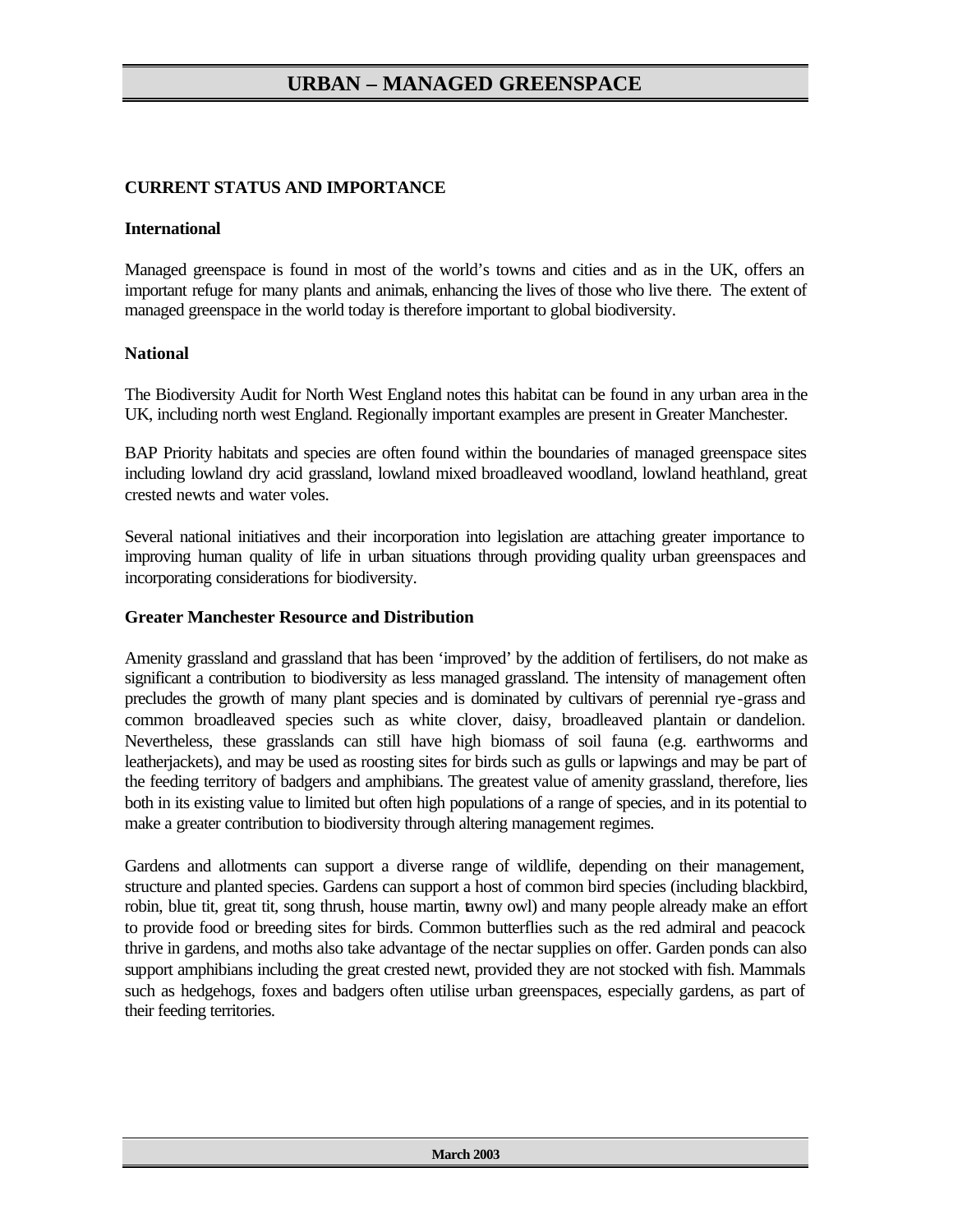There are approximately 11,000ha of amenity grassland in Greater Manchester, nearly 8.5% of the County. This includes many town parks, playing fields and golf courses. The actual area of gardens, allotments and other forms of managed greenspace is unknown but constitutes a significant area of the County. Managed greenspaces occur in all ten districts of Greater Manchester. The City of Manchester has nearly 20% of the total area of amenity grassland.

### **Legal**

- Protection is afforded to landscape features described by Regulation 37 of The Conservation (Natural Habitats, &c) Regulations 1994 that "*are essential for the migration, dispersal and genetic exchange of wild species"* "*by virtue of their linear and continuous structure" or their function as stepping stones.* Managed greenspace can play an integral and important role in maintaining ecological networks amongst developed areas through their role in safeguarding open space and through safeguarding remnants of semi-natural habitat which act as stepping-stones.
- Some protection is given to urban habitats where these are notified as Sites of Special Scientific Interest (SSSI) or declared as Local Nature Reserves (LNR). However, for the majority of urban wildlife areas the protection comes from outside the conservation legislation, notably planning policies in Unitary Development Plans (UDP). Few areas of managed greenspace are likely to be designated as Sites of Biological Importance (SBI). However, there are examples where seminatural habitats have been encapsulated within managed greenspace and their contribution to biodiversity has been recognised by their identification as SBIs.
- Some allotments, 'statutory allotments', are protected by various Acts and the permission of the Secretary of State is required before their disposal.
- Some sites may be common land, subject to specific legislation.
- Some species are given special protection under Wildlife and Countryside Act 1981 (as amended) and other legislation. The Act also prohibits the introduction of certain alien or invasive species including ragwort, Japanese knotweed and giant hogweed.
- Individual tree specimens may be subject to Tree Preservation Orders, though TPOs can also imposed on groups of trees. Trees in conservation areas are also protected.
- The Hedgerow Regulations 1997 afford protection to hedgerows that qualify as "Important" under the criteria listed within this legislation.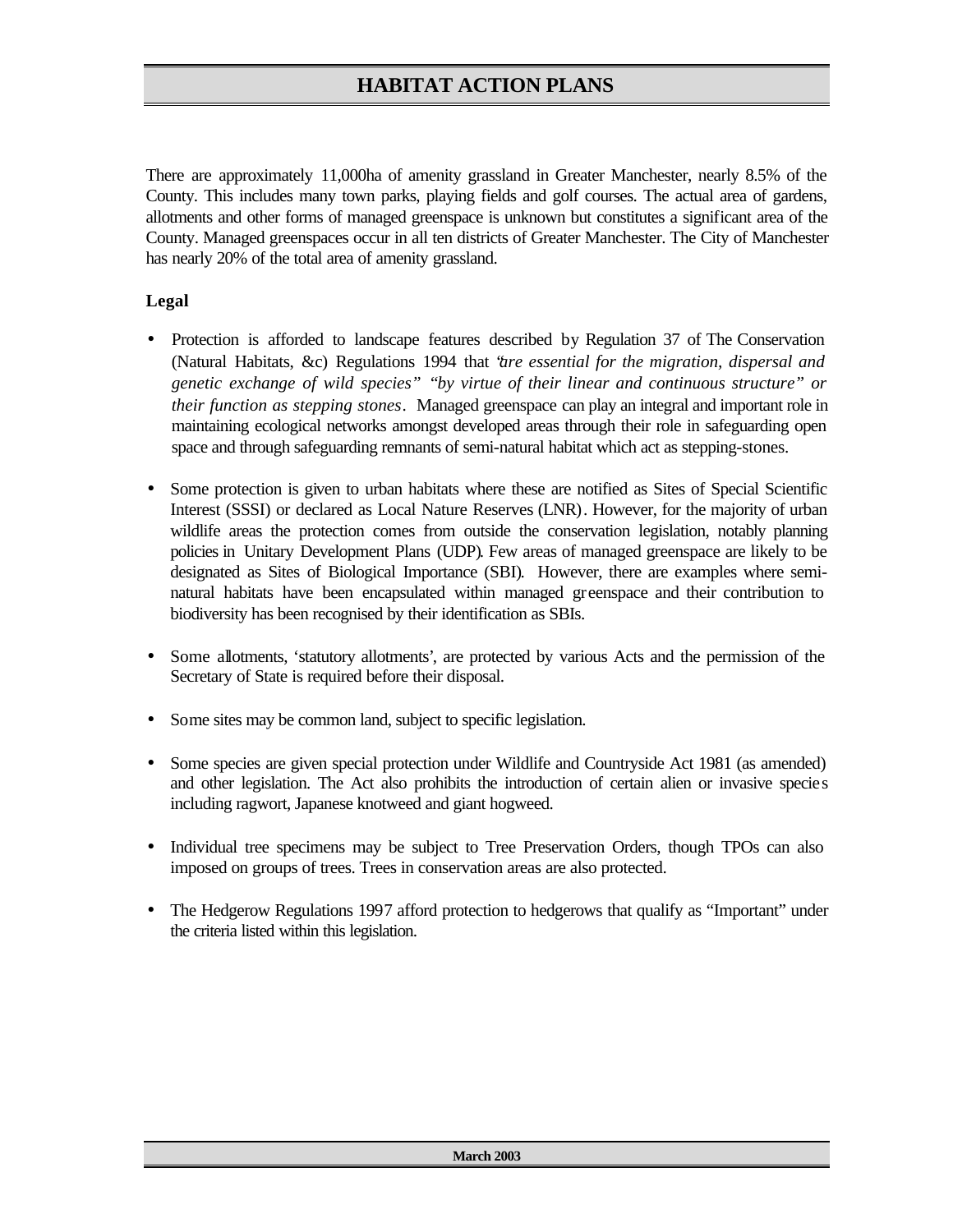### **CURRENT FACTORS AFFECTING THE HABITAT**

### **International**

Increasing urbanisation may lead to increasing abundance of these habitats, increased population pressures on existing sites or increased demand for greater provision of public greenspace.

### **National**

- Simplification of park management and reclamation or redevelopment of disused land to a uniform landuse.
- Development encroachment onto parks, playing fields, old cemeteries, long abandoned sites and large established suburban gardens.
- Infill housing causing a loss of open space and fragmentation of ecological corridors.
- Uninformed management of greenspaces such as clearing of shrubs, filling in ponds (due to safety concerns) and levelling land with hillocks and hollows making them less attractive to wildlife.
- Ignorance of the value of the greenspace resource to biodiversity
- Use of inappropriate materials (peat, 'unsustainable' timber, waterworn limestone)
- Inbalance of hard/soft landscaping
- Size tendency towards new housing allocating smaller areas to gardens.
- Inappropriate choice of boundary design, creating barriers
- Impact of domestic pets on native biodiversity

#### **Greater Manchester**

In addition to the above factors affecting managed greenspace, those listed below are particularly relevant to the Greater Manchester area.

Vast areas of amenity grassland in the county could offer opportunities to increase their value for wildlife. Reductions in mowing can allow plants to flower and set seed. The most significant factors affecting managed greenspace are listed below. The negative factors listed below are those that are thought to contribute to the decline in quality of managed greenspace. Factors thought to contribute to the enhancement of biodiversity of managed greenspaces are listed under the "positive" heading.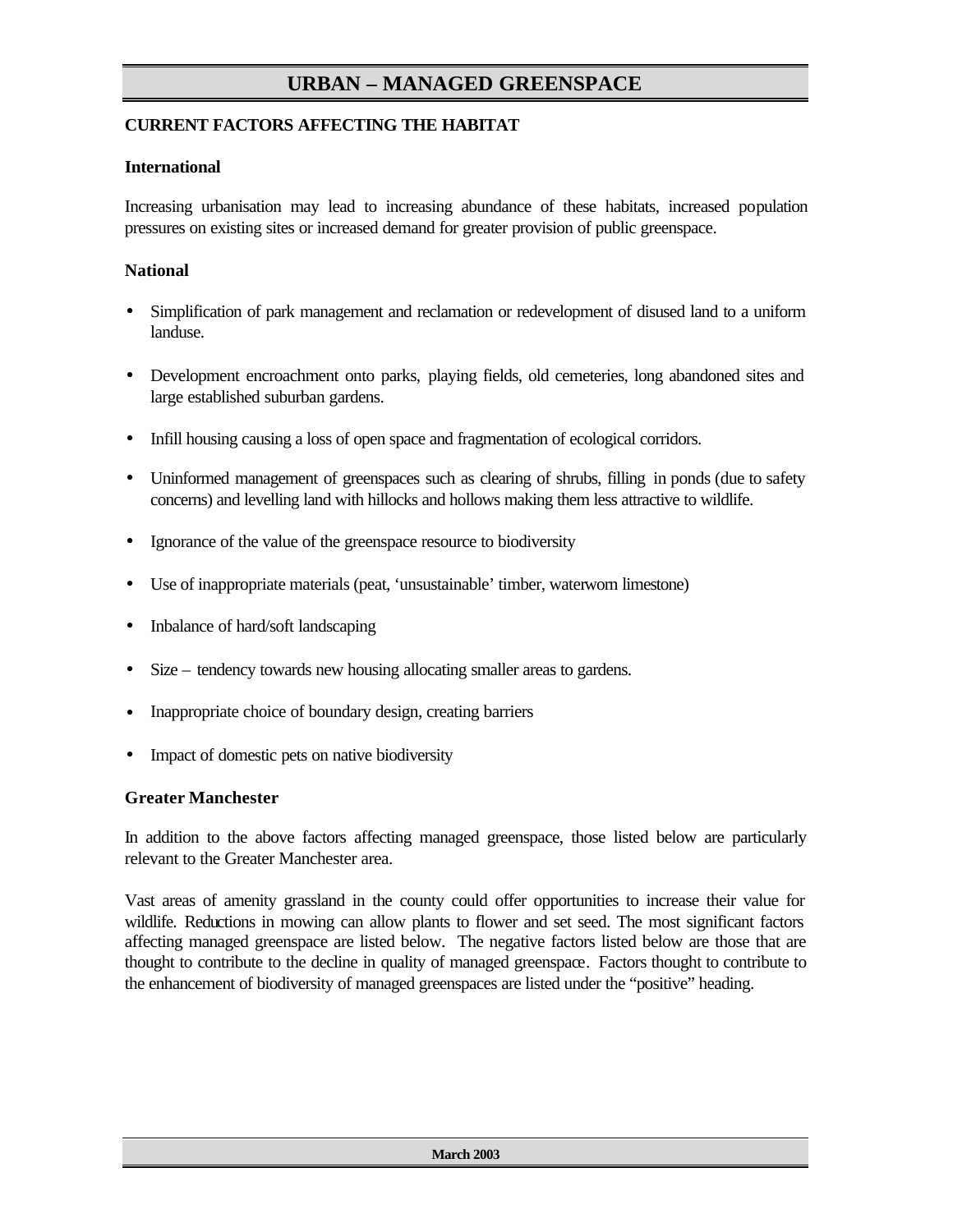| <b>Positive factors</b>                              | <b>Negative factors</b>                             |
|------------------------------------------------------|-----------------------------------------------------|
| National recognition that managed greenspace can     | of<br>arrangements<br>local<br>authority<br>Payment |
| be and should be managed to enhance the quality      | maintenance workers where they are paid on the      |
| of such spaces, and that quality greenspaces and     | basis of the area of grassland they cut.<br>This    |
| biodiversity are linked to improving human quality   | encourages an indiscriminate approach to grass      |
| of life and well-being.                              | cutting with little margin for incorporating varied |
|                                                      | mowing practices.                                   |
| Golf course management has advocated the             | General perception that urban greenspaces should    |
| reduction in the use of chemicals in recent years as | be "tidied" or "gardened" promoting<br>over         |
| it is often unnecessary and can incur significant    | intensive management and mowing regimes.            |
| costs for relatively little benefit to the course.   |                                                     |
| Remnant semi-natural habitats being actively         | Loss of urban greenspace to development.            |
| managed as part of site management.                  |                                                     |
| Recognition that parks, gardens and allotments are   | Nutrient enrichment of grasslands and other         |
| often the most accessible areas where the majority   | habitats through leaving grass cuttings (arisings)  |
| of the public gain contact with wildlife.            | where they are cut or disposing of them in semi-    |
|                                                      | natural habitats nearby.                            |
| Many people provide supplementary food for           | Use of fertilisers and pesticides, particularly in  |
| birds and mammals that can be of vital importance    | areas where this is not necessary, ie neighbouring  |
| in harsh winters                                     | semi-natural habitats.                              |
|                                                      | Lack of awareness of the value of a variety of      |
|                                                      | semi-natural habitats within managed greenspace     |
|                                                      | areas and how to incorporate their management       |
|                                                      | for biodiversity into current parks and greens      |
|                                                      | management practices. This can reduce costs,        |
|                                                      | improve the aesthetics of urban greenspace and      |
|                                                      | provide greater opportunities for a wider range of  |
|                                                      | biodiversity to exist in urban areas.               |
|                                                      | Tree planting considered over the value of other    |
|                                                      | habitats such as unimproved or semi-improved        |
|                                                      | grasslands.                                         |
|                                                      | Neglect of management leading to sites not being    |
|                                                      | valued by the community.                            |

### **LONG TERM TRENDS AND POTENTIAL THREATS**

- Climate change impact of invasive non-native species, longer mowing periods causing disturbance
- Growing interest in increasing biodiversity in grounds maintenance and in wildlife gardening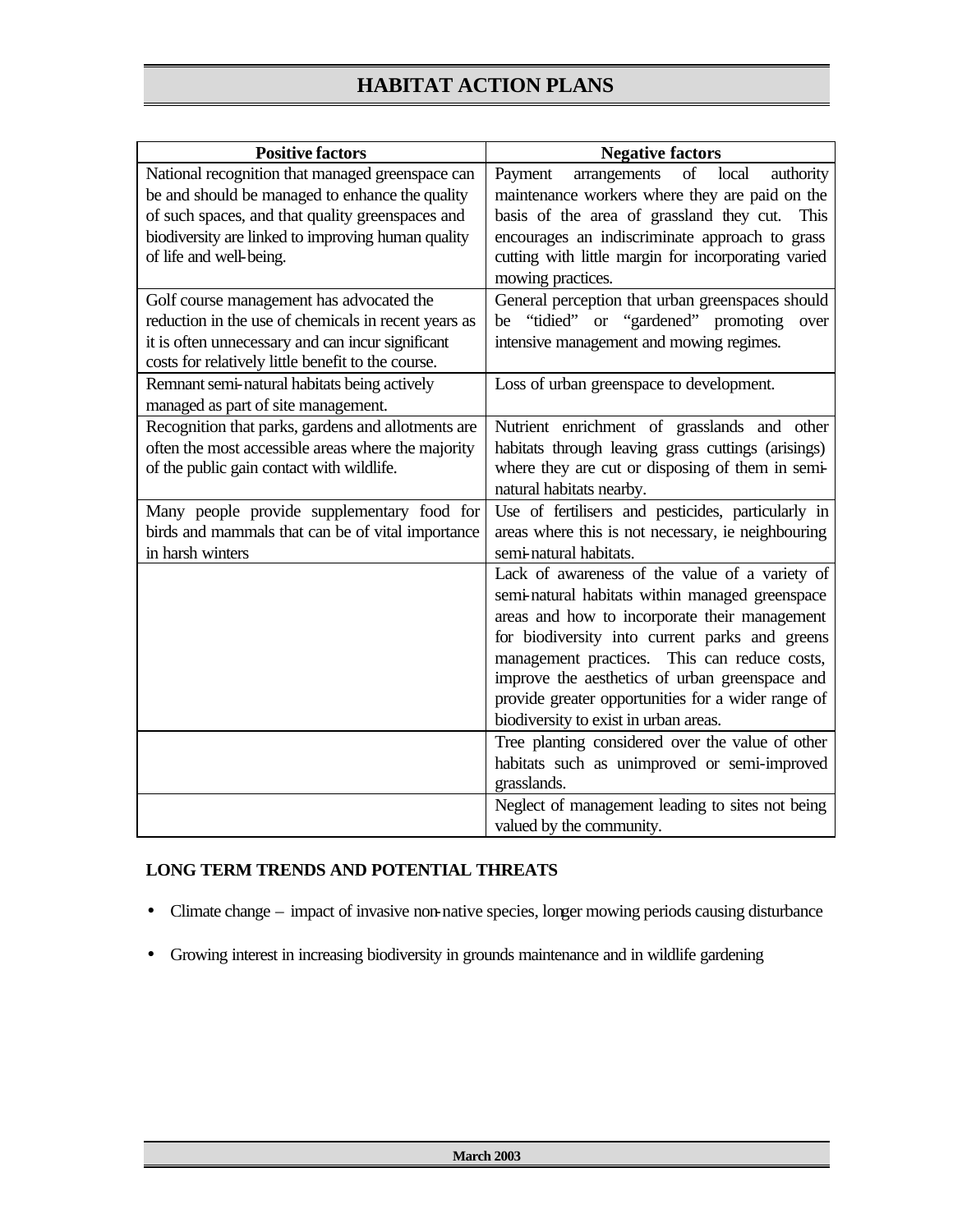### **CURRENT ACTIONS**

### **International**

Unknown.

### **National**

- Planning Policy Guidance 17: "*Planning for Open Space, Sport and Recreation"* requires local authorities to take account of access to open spaces and areas for recreation within the planning framework. In addition to formal recreational areas, "*areas of open space that particularly benefit wildlife and biodiversity*" are also included. This demonstrates the value of urban greenspace but also the importance of such areas to benefit biodiversity.
- Planning Policy Guidance 9: Nature Conservation requires local authorities to "*conserve nonstatutory sites together with countryside features which provide wildlife corridors, links or stepping stones, from one habitat to another*". Urban greenspace provides a large proportion of land which can be useful in maintaining such connections.
- DTLR publication "*Greenspaces, Better Places*" encourages the consideration of developing diverse greenspaces and networks and enhancing existing greenspace to benefit the biodiversity, community and promote urban renewal.
- Policy emphasis on linking human well-being and quality of life to biodiversity particularly in urban situations. (Local Government Act 2000, Community Strategies).
- Attempts at incorporating of Accessible Natural Greenspace Standards (ANGSt) into national policy and advice.
- A number of schemes can be used to enhance the wildlife interest of urban areas. Community Action for Wildlife provides assistance to local community groups in England wish to manage urban areas for their wildlife potential.
- Current interest in planning for sustainable cities and for low cost management of existing open spaces could help to maintain or improve local biodiversity.
- Urban habitats also have considerable potential for local people to take part in enjoyable activities, which benefit nature conservation and enable them to take action for the local environment.
- These areas also form an important education resource informing people of wildlife interests, natural processes and conservation management. The framework provided by Local Agenda 2l and Community Strategies is appropriate and important.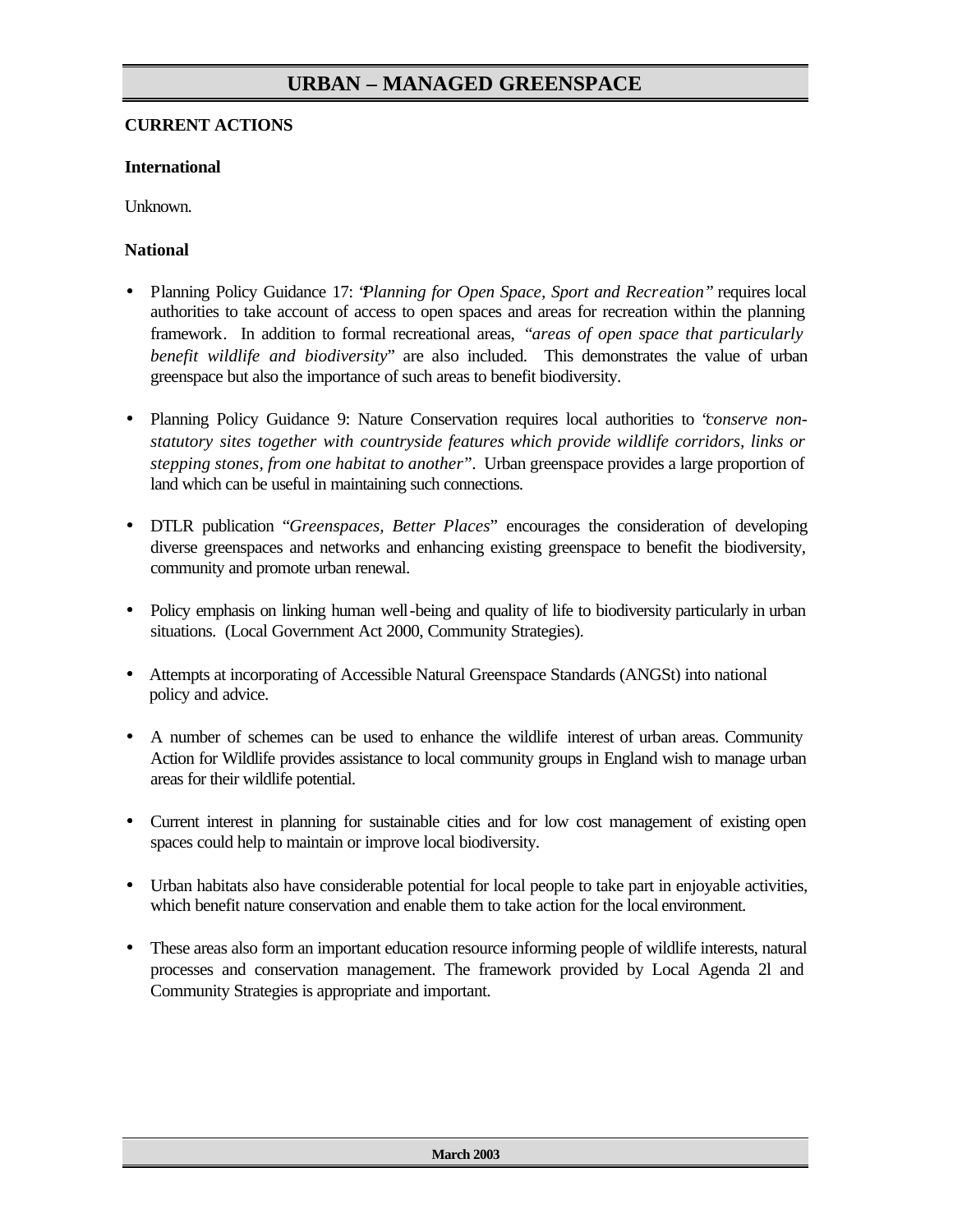### **Greater Manchester**

- Managed greenspace makes up a large proportion of ecological networks designated as "green corridors" or "wildlife corridors" within the planning framework in accordance with PPG9.
- Some Local Authorities are actively promoting management of managed greenspace to benefit biodiversity incorporating management of a range of habitats and staff training.
- The Local Authorities' Countryside Services regularly encourage communities and schools to become involved in a range of activities and events highlighting the value of local urban greenspace.
- Many sites are managed in conjunction with local site action groups or 'Friends of..' groups consisting of members of the local community interested in enhancing their managed greenspace.

### **OBJECTIVES**

#### **National**

The Broad Habitat statement "Urban" contains the following objective:

Maintain the existing diversity and extent of wildlife in all urban areas, expanding the range and distribution of rare and common species and enabling this resource to be utilised as an educational tool.

In addition, objectives for consideration of managed greenspace in urban situations are included in the following:

- English Nature's recommendations that an urban resident should have: access by foot to a natural greenspace of at least 2 ha within 280 m; at least one 20 ha site within 2 km; at least one 100 ha site within 5 km; and at least one 500 ha site within 10 km. English Nature's definition of Natural Greenspace is that it must be naturally colonised. Also this leads to 8%+ of land area being put over to natural greenspace
- National Playing Fields Association 2.4 hectares per thousand population
- Accessible Natural Greenspace Standards (ANGSt).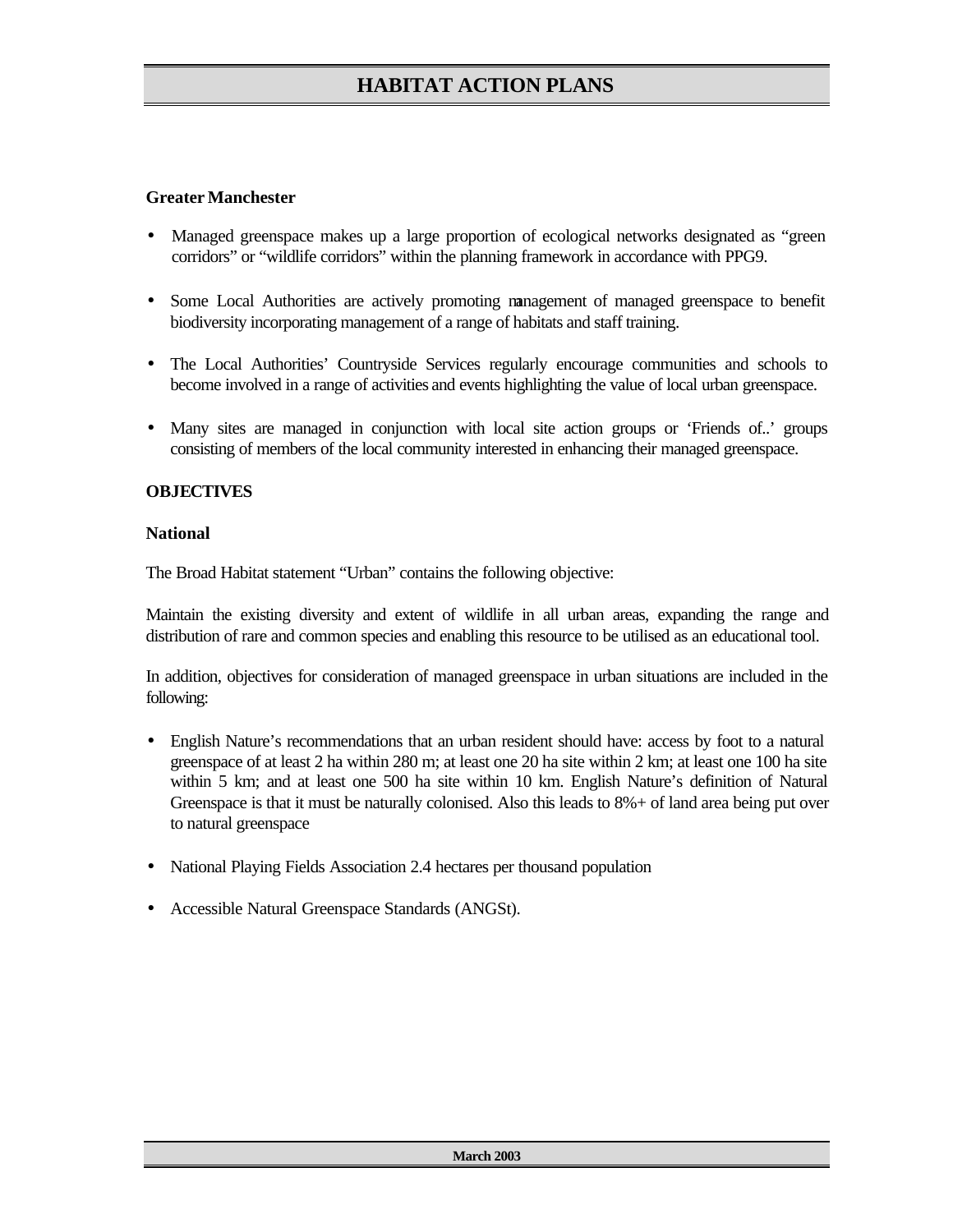### **Greater Manchester**

In Greater Manchester, national targets and local aspirations have been translated into the following broad objectives:

| Objective                                                                                                                | <b>Targets</b>                                                                                                                                                                                         |
|--------------------------------------------------------------------------------------------------------------------------|--------------------------------------------------------------------------------------------------------------------------------------------------------------------------------------------------------|
| Maintain current amount of managed                                                                                       | No further loss of managed greenspace.                                                                                                                                                                 |
| greenspace and prevent further losses<br>and fragmentation.                                                              | Establish up-to-date baseline through survey.                                                                                                                                                          |
| Promote appropriate management<br>practices to enhance or increase managed<br>greenspace's contribution to biodiversity. | Introduce appropriate management regimes<br>for 50% of managed urban greenspace of over<br>5 ha by 2006, integrating biodiversity<br>management fully into other uses and functions<br>of the site.    |
|                                                                                                                          | For areas under 5 ha produce site type<br>specific strategy documents to identify<br>appropriate management practices for the<br>integration of biodiversity into other uses and<br>functions by 2006. |
|                                                                                                                          | Integrate appropriate survey and monitoring<br>programmes into all management plans and<br>strategy documents by 2006.                                                                                 |
| Increase the amount of managed                                                                                           | Identify the potential for increase in extent by                                                                                                                                                       |
| greenspace being managed to enhance or                                                                                   | end of 2006 (potential sites to be determined                                                                                                                                                          |
| increase biodiversity, without reducing the                                                                              | by survey).                                                                                                                                                                                            |
| area of other valuable habitats and                                                                                      |                                                                                                                                                                                                        |
| species.                                                                                                                 |                                                                                                                                                                                                        |

### **PROPOSED ACTIONS**

| Action                                                   | <b>Lead Body</b> | <b>Timetable</b><br>for Action |
|----------------------------------------------------------|------------------|--------------------------------|
| 1. Policy                                                |                  |                                |
| Ensure importance of managed greenspace is recognised    | <b>EN/GMEU/</b>  | <b>Ongoing</b>                 |
| and site protection policies are included in appropriate | LA's/RRF/        |                                |
| plans and strategies. Eg: UDPs, Community Strategies,    | PEF              |                                |
| nature conservation strategies, supplementary planning   |                  |                                |
| guidance, Red Rose Forest Strategy, Pennine Edge Forest, |                  |                                |
| Forestry Commission strategies.                          |                  |                                |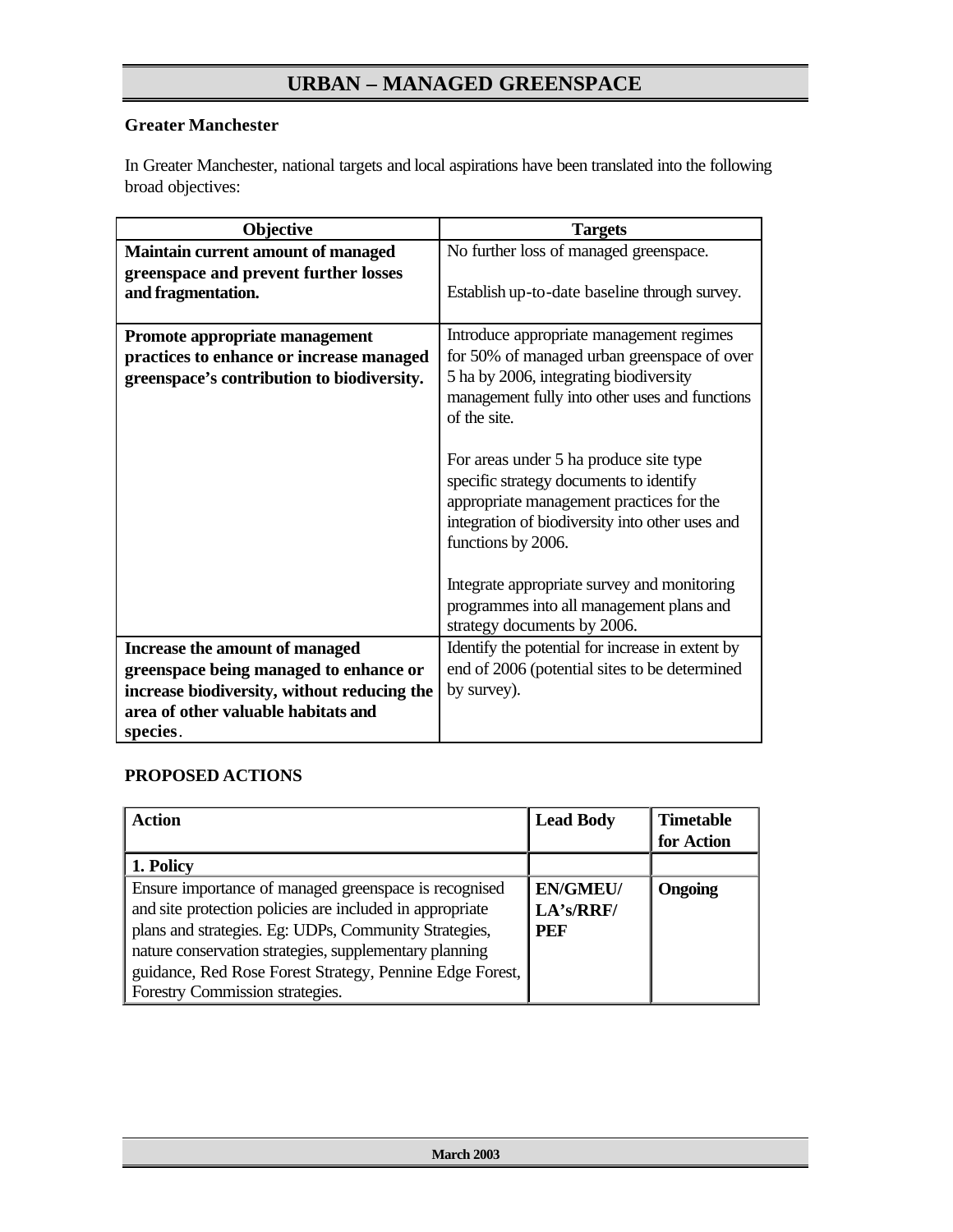| <b>Action</b>                                                                                                                                                                                                                                                                                            | <b>Lead Body</b>                                                         | <b>Timetable</b><br>for Action |
|----------------------------------------------------------------------------------------------------------------------------------------------------------------------------------------------------------------------------------------------------------------------------------------------------------|--------------------------------------------------------------------------|--------------------------------|
| Ensure all planning applications are adequately assessed in<br>relation to their impact on managed greenspace: that loss<br>or damage is avoided and that opportunities are taken for<br>enhancement and habitat creation.                                                                               | LA's/GMEU/<br>WT's                                                       | Ongoing                        |
| Local Authorities to make a commitment to produce and<br>implement management plans for areas over 5 ha in their<br>control, strategy documents for areas under 5 ha, and<br>greenspace strategies incorporating biodiversity<br>considerations.<br>50% of managed urban greenspace of over 5 ha to have | LAs                                                                      | 2005                           |
| management plans by 2005.<br>Sites under 5 ha to have site type specific strategy<br>documents by 2005.                                                                                                                                                                                                  |                                                                          |                                |
| All local authorities to have greenspace strategies (similar<br>to Countryside Agency Green Scape Strategies) including<br>cross boundary agreements and policies to ensure the<br>protection of managed greenspace.                                                                                     | LAs                                                                      | 2006                           |
| 2. Site Safeguard                                                                                                                                                                                                                                                                                        |                                                                          |                                |
| Identify key sites using agreed definition for urban managed<br>greenspace.                                                                                                                                                                                                                              | <b>Relevant</b><br><b>GMBAP</b><br><b>Working</b><br>Group/LA's/W<br>T's | 2004                           |
| Identify and secure areas for potential expansion of urban<br>managed greenspace (to reduce isolation and<br>fragmentation of sites)                                                                                                                                                                     | <b>All BAP</b><br>partners                                               | 2006                           |
| Contribute to the implementation of relevant species action<br>plans for rare and declining species associated with<br>managed greenspace (eg: song thrush).                                                                                                                                             | <b>All BAP</b><br><b>Partners</b>                                        | Ongoing                        |
| Develop a strategic approach to the management of urban<br>managed greenspace to maintain and enhance its value to<br>biodiversity particularly its role in a green network across<br>administrative boundaries.                                                                                         | LAs                                                                      | 2005                           |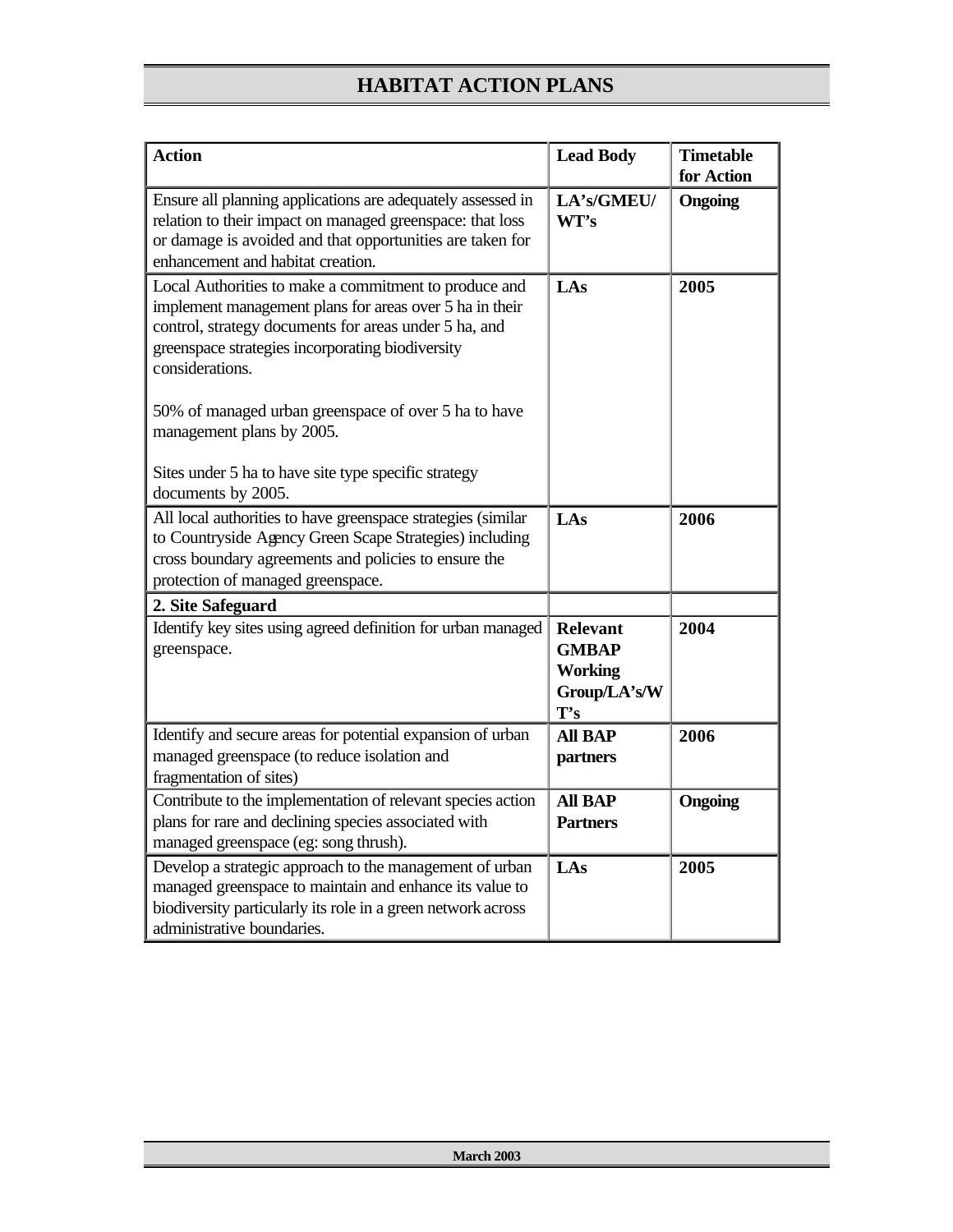| <b>Action</b>                                                                                                                                                                                                                                                                                            | <b>Lead Body</b>                                                               | <b>Timetable</b><br>for Action                                                                                                                                                                                                 |
|----------------------------------------------------------------------------------------------------------------------------------------------------------------------------------------------------------------------------------------------------------------------------------------------------------|--------------------------------------------------------------------------------|--------------------------------------------------------------------------------------------------------------------------------------------------------------------------------------------------------------------------------|
| 3. Land Management                                                                                                                                                                                                                                                                                       |                                                                                |                                                                                                                                                                                                                                |
| Promote and encourage positive management of managed<br>greenspace with landowners, occupiers, managers and<br>voluntary conservation bodies through the development of<br>long-term conservation management plans or agreements.                                                                        | <b>All BAP</b><br><b>Partners</b>                                              | 2005                                                                                                                                                                                                                           |
| Complete or update existing conservation management<br>plans to promote long-term positive management of<br>managed greenspace with landowners/occupiers/ managers<br>and voluntary conservation bodies.                                                                                                 | <b>All BAP</b><br><b>Partners</b>                                              | Ongoing<br>$(50\% \text{ of }$<br>managed<br>urban<br>greenspace of<br>over 5 ha to<br>have<br>management<br>plans by<br>2005).<br>(Sites under 5<br>ha to have<br>site type<br>specific<br>strategy<br>documents by<br>2005). |
| Identify issues such as pesticide reduction, pollution<br>reduction, planting of native species, low intensity<br>management practices, increasing habitat diversity through<br>management and creation.                                                                                                 | EN/LAs/                                                                        | <b>Ongoing</b>                                                                                                                                                                                                                 |
| 4. Advisory<br>Develop and promote best practice for urban greenspace<br>management, particularly integrating conservation<br>management into routine practices including the production<br>of guidance notes on management. Ensure guidelines<br>widely available and accessible to interested parties. | <b>EN/LAs/WTs</b><br>GM<br><b>Biodiversity</b><br>Project                      | 2006                                                                                                                                                                                                                           |
| Establish demonstration sites to show good conservation<br>and management practice for managed greenspace.                                                                                                                                                                                               | LAs/WTs<br><b>Identified by</b><br><b>GM</b><br><b>Biodiversity</b><br>Project | 2008                                                                                                                                                                                                                           |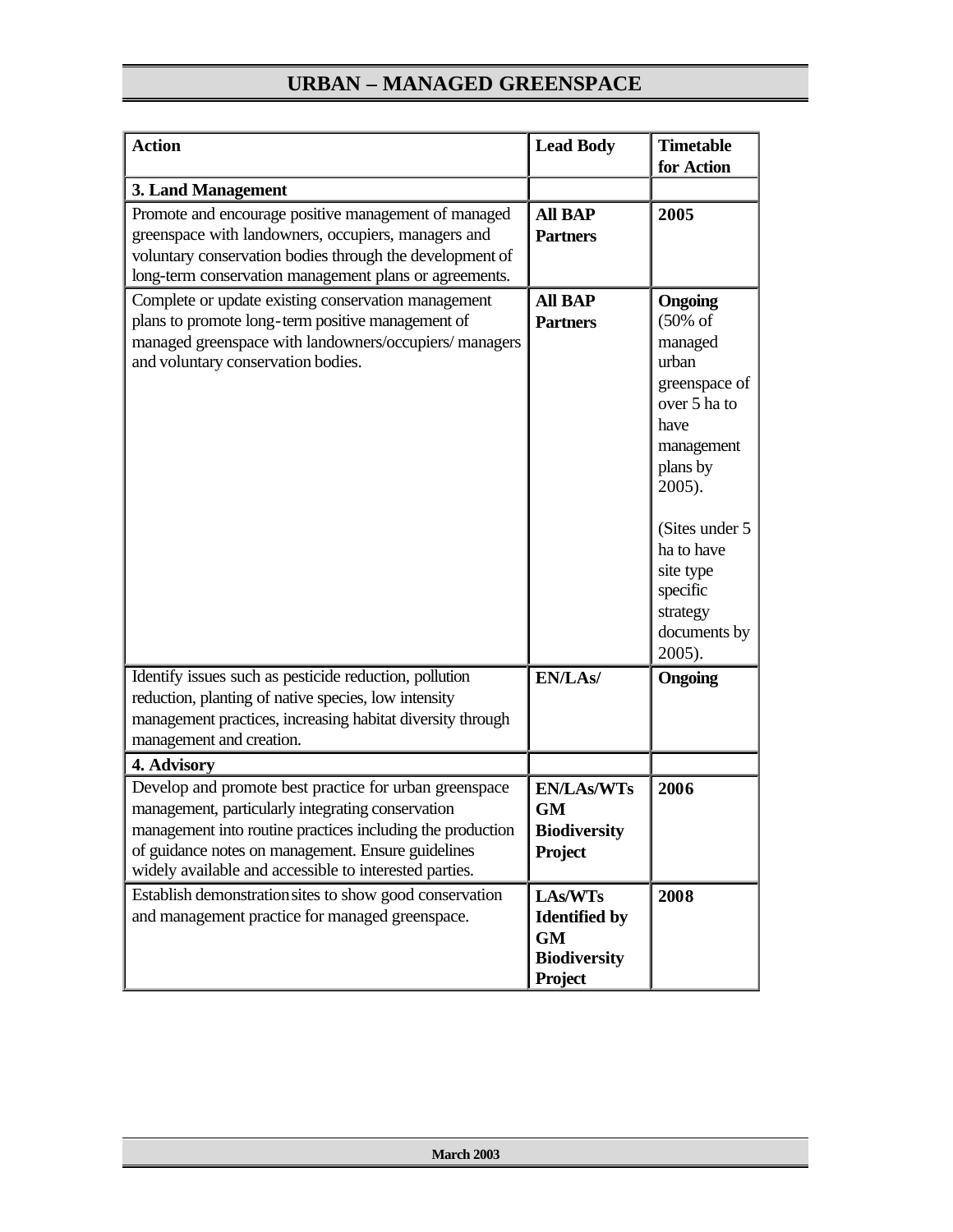| <b>Action</b>                                                                                                                                                                                                                                              | <b>Lead Body</b>                                                           | <b>Timetable</b><br>for Action |
|------------------------------------------------------------------------------------------------------------------------------------------------------------------------------------------------------------------------------------------------------------|----------------------------------------------------------------------------|--------------------------------|
| Provide advice to owners/occupiers of managed<br>greenspace on appropriate management regimes and<br>biodiversity friendly management practices of managed<br>greenspace.                                                                                  | <b>EN/GMEU/</b><br><b>LAs/WTs</b>                                          | Ongoing                        |
| 5. Future Research and Monitoring                                                                                                                                                                                                                          |                                                                            |                                |
| 1. Identify gaps in knowledge of this range of habitats.                                                                                                                                                                                                   | <b>Relevant</b><br><b>GMBAP</b><br><b>Working</b><br>Group                 | 2004                           |
| 2. If necessary undertake survey of managed<br>greenspace in the county using standardised and<br>repeatable methodology for each habitat type, ie:<br>gardens and allotments, amenity grassland-parks,<br>golf courses, cemeteries.                       | <b>All BAP</b><br><b>Partners</b>                                          | <b>Start 2004</b>              |
| Establish and maintain a register of managed greenspace<br>sites within Greater Manchester including details of<br>condition and presence of important species.                                                                                            | <b>GMEU/</b><br><b>Bolton</b><br>Museum/<br><b>Oldham</b><br><b>Museum</b> | 2004                           |
| Define standard and repeatable methods of establishing the<br>condition of managed greenspace and consider the<br>effectiveness of conservation management. Use knowledge<br>to supplement register, management plans, etc.                                | <b>Relevant</b><br><b>GMBAP</b><br><b>Working</b><br>Group                 | 2005                           |
| Contribute to increasing information on UK managed<br>greenspace by submitting information from GM register to<br>National Biodiversity Network web based catalogue of<br>survey information. Such information should also be<br>widely available locally. | <b>Biodiversity</b><br><b>Project Officer</b>                              | When<br>established            |
| Submit details of relevant conservation achievements to the<br>national biodiversity reporting system, BARS, to meet<br>requested deadlines.                                                                                                               | <b>Biodiversity</b><br><b>Project Officer</b>                              | 2003<br>onwards                |
| Develop and implement appropriate surveillance and<br>monitoring programmes to assess progress towards action<br>plan targets.                                                                                                                             | <b>Biodiversity</b><br><b>Steering</b><br><b>Group</b>                     | 2004                           |
| Produce distribution map of different types of managed<br>greenspace across Greater Manchester.                                                                                                                                                            | <b>All</b><br><b>BAP</b><br>partners                                       | 2004                           |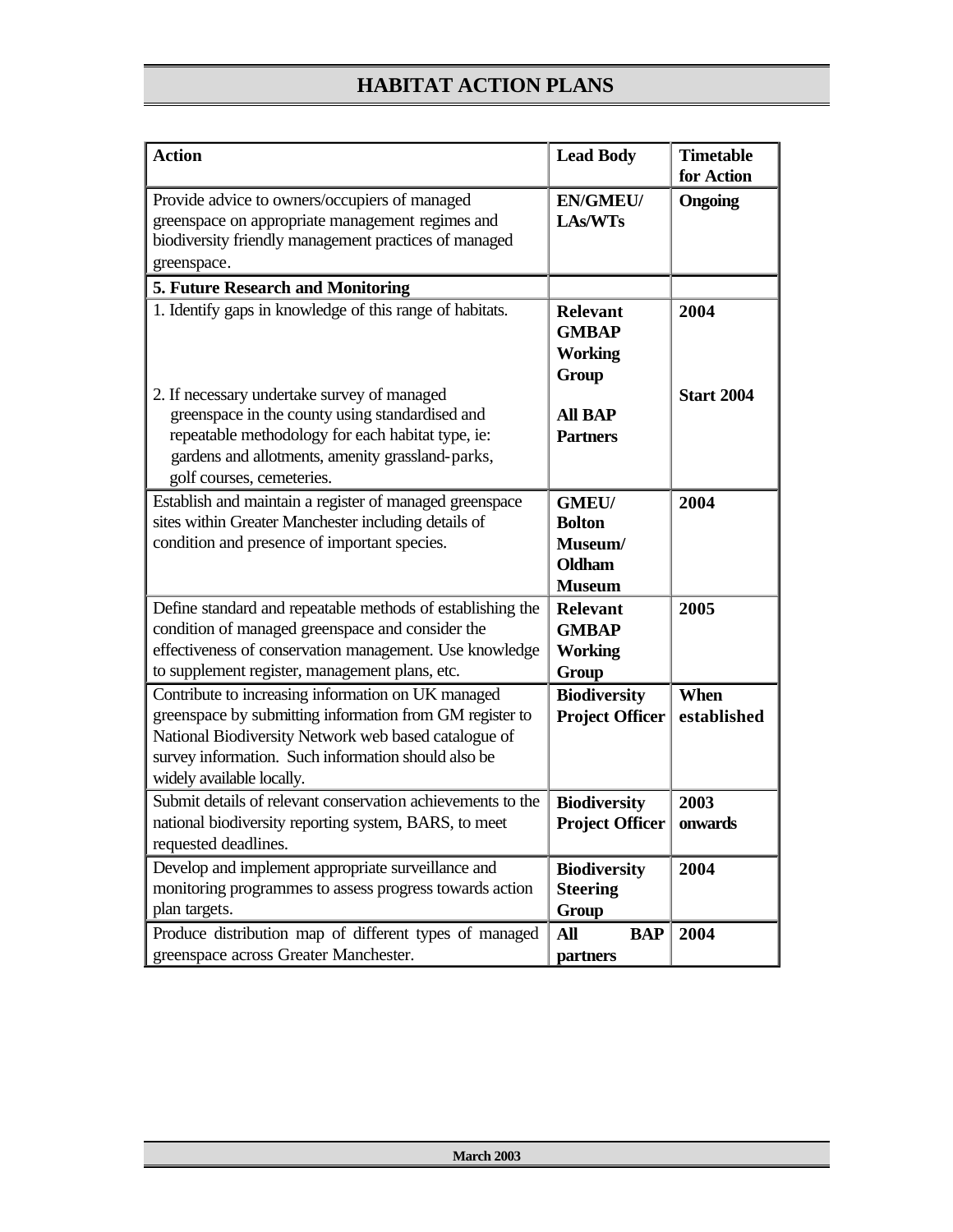| <b>Action</b><br>Develop links with universities and encourage research on<br>urban managed greenspace and associated flora and fauna.                                                           | <b>Lead Body</b><br><b>Academic</b><br><b>Institutions/</b><br><b>Relevant</b><br><b>GMBAP</b><br><b>Working</b><br>Group | <b>Timetable</b><br>for Action<br>2003<br>onwards |
|--------------------------------------------------------------------------------------------------------------------------------------------------------------------------------------------------|---------------------------------------------------------------------------------------------------------------------------|---------------------------------------------------|
| Integrate appropriate survey and monitoring programmes<br>into all management plans and strategy documents.                                                                                      | LAs/WTs                                                                                                                   | 2005                                              |
| Promote the principle of "survey first, manage second".                                                                                                                                          | <b>GMEU/LAs/</b><br><b>WTs</b>                                                                                            | <b>Ongoing</b>                                    |
| <b>6. Communication and Publicity</b>                                                                                                                                                            |                                                                                                                           |                                                   |
| Seek opportunities to raise the profile of the importance of<br>managed greenspace to biodiversity in the media and<br>improve public awareness of its wildlife and conservation<br>value.       | <b>All BAP</b><br>partners                                                                                                | Ongoing                                           |
| Encourage public involvement in conservation initiatives<br>and promote access to demonstration sites.                                                                                           | <b>All BAP</b><br>partners                                                                                                | Ongoing                                           |
| Publicise existing sites demonstrating good practice in the<br>management of managed greenspace for biodiversity<br>ensuring<br>information<br>widely<br>available<br>to<br>landowners/managers. | <b>All</b><br><b>BAP</b><br>partners                                                                                      | Ongoing                                           |

### **Abbreviations**

| EN          | <b>English Nature</b>                  |
|-------------|----------------------------------------|
| FC          | <b>Forestry Commission</b>             |
| <b>GMEU</b> | <b>Greater Manchester Ecology Unit</b> |
| LAs         | <b>Local Authorities</b>               |
| LNR         | Local Nature Reserve                   |
| PEF         | Pennine Edge Forest                    |
| <b>RRF</b>  | <b>Red Rose Forest</b>                 |
| SBI         | Site of Biological Importance          |
| <b>SSSI</b> | Site of Special Scientific Interest    |
| <b>WTs</b>  | <b>Wildlife Trusts</b>                 |

### **RESOURCE IMPLICATIONS**

### **UK BAP**

Unknown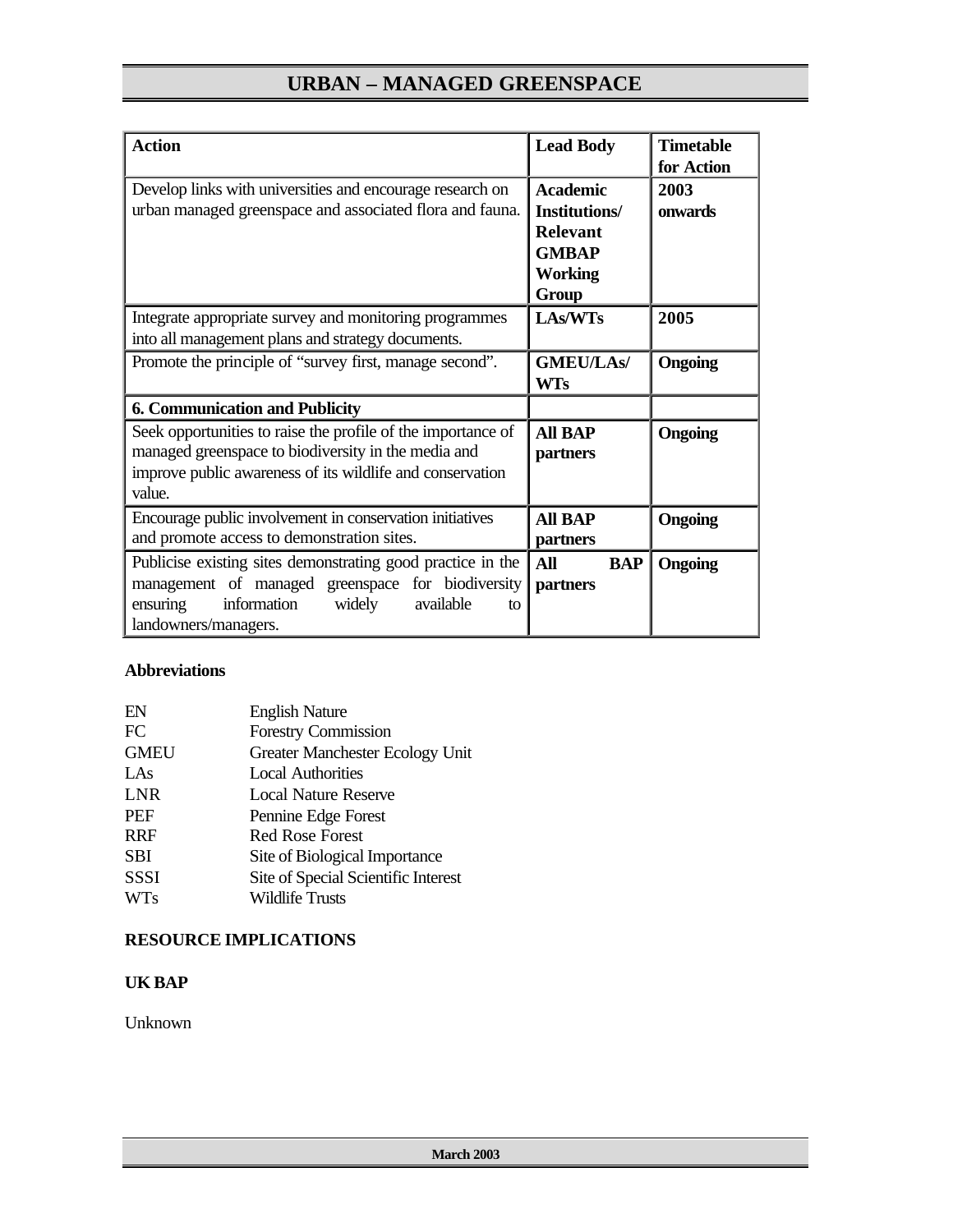### **Greater Manchester BAP**

There will be considerable costs involved in undertaking survey and monitoring to provide up-to-date information on the distribution of managed greenspace, although some surveys may be undertaken by volunteers. In addition, the following activities will also incur costs:

- Establishment and maintenance of a central register
- Promotion of positive management
- Establishment of monitoring programme
- Publicity and awareness raising
- Staff and volunteer time

#### **Possible Sources of Funding**

Core budget fund/maintenance budgets from local authorities

### **LINKS WITH OTHER ACTION PLANS**

### **UK BAP**

Managed greenspaces are included in the Broad Habitat Statement "Urban" in the UK Steering Group Report.

#### **Greater Manchester BAP**

Great Crested Newts, Bats, Song Thrush, Grassland

Proposed for  $2<sup>nd</sup>$  tranche of GMBAP: Boundary features, Problem species

### **Other BAPs**

| <b>Bolton BAP:</b>    | Semi-improved grassland, Unimproved neutral grassland, Lowland<br>dry acid grassland, Hedgerows, Bats, Great Crested Newt, Bluebell |
|-----------------------|-------------------------------------------------------------------------------------------------------------------------------------|
| North Merseyside BAP: | Urban trees, Urban grasslands, Urban birds, Great crested newts, bats,<br>song thrush, bluebell                                     |
| Lancashire BAP:       | Urban Habitats                                                                                                                      |
| Oldham BAP:           | Great crested newts                                                                                                                 |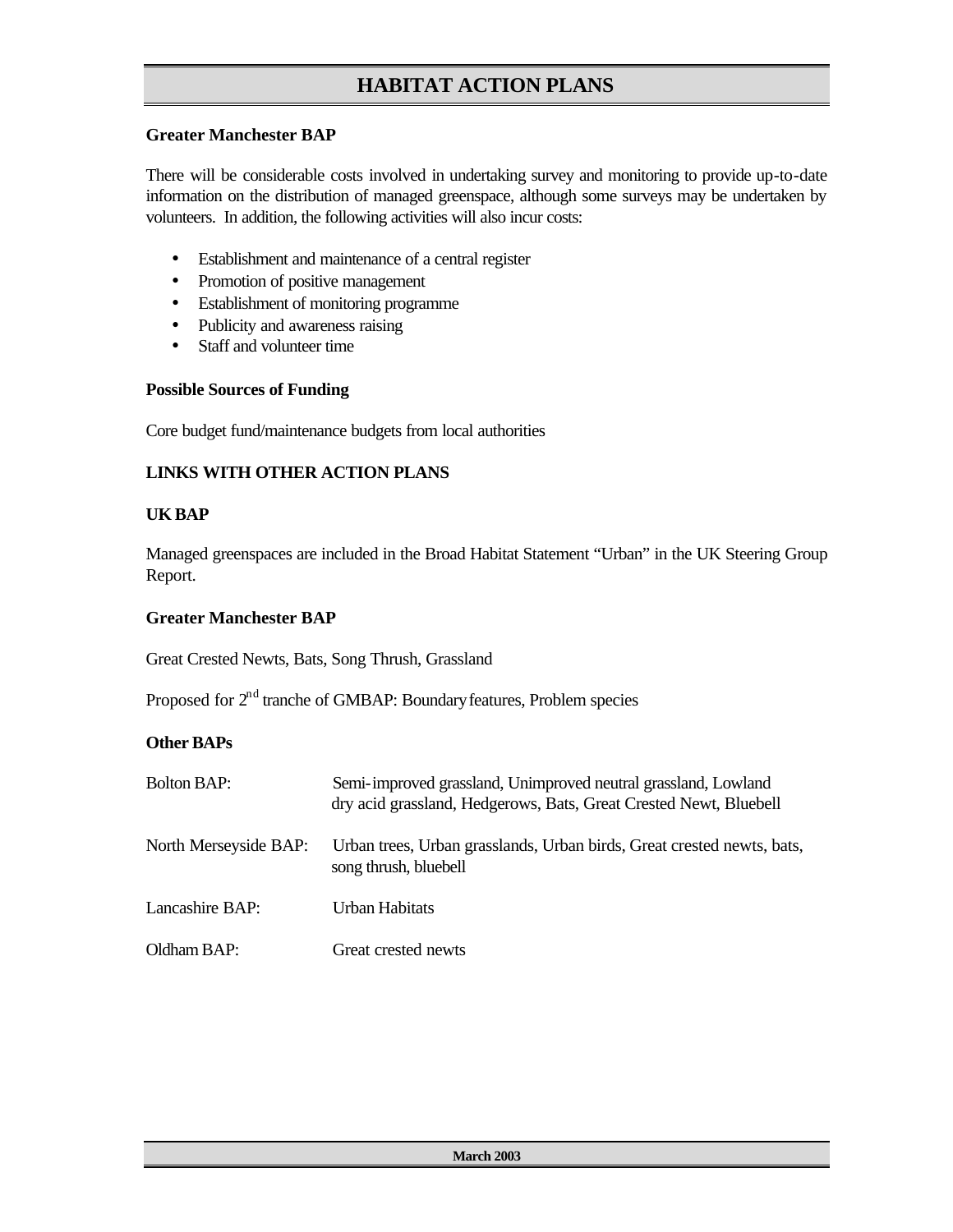### **CONFLICTS WITH OTHER ACTION PLANS**

The expansion and management of urban managed greenspace could have a potentially adverse affect on the following habitats and species action plans in Greater Manchester.

- Woodland
- **Grassland**

### **CONTACTS FOR URBAN BAP GROUP:**

| <b>Organisation</b>                       | <b>Contact</b>       | <b>Tel Number</b> |
|-------------------------------------------|----------------------|-------------------|
| <b>GMEU</b>                               | Anne GreatRex        | 0161 342 3597     |
| Wigan Council                             | Roz Park             | 01942404232       |
| <b>Stockport MBC</b>                      | Roger English        | 0161 4744552      |
| <b>English Nature</b>                     | Rebecca Jackson      | 01942 820342      |
| <b>Manchester Metropolitan University</b> | Phil Wheater         | 0161 247 1589     |
| <b>United Utilities</b>                   | <b>Brian Tollitt</b> | 01925 235841      |
| The Bolton Wildlife Project               | Kim Patterson        | 01204 361847      |
| <b>Manchester University</b>              | Prof. John Handley   | 0161 275 6891     |
| The Countryside Agency                    | <b>Daniel Moores</b> |                   |
| <b>Groundwork Tameside</b>                | Robert Williams      |                   |
|                                           | /Ben Williams        | 0161 303 1336     |

#### **PROPOSED REVIEW OF PLAN**

The Biodiversity Action Plan for Urban Managed Greenspace will be reviewed in 2008, and thereafter every five years.

### **REFERENCES**

- Barker, G. "*Green Networks*"
- DETR "*Urban White Paper*"
- DTLR (2002) "*Green Spaces, Better Places*"
- Gilbert, O "*Ecology of Urban Habitats*"
- DTLR (2002) "*Improving Urban Parks, Play Areas and Greenspaces*"
- HDRA "*Organic Grounds Maintenance*"
- Rogers "*Towards an Urban Renaissance*"
- Wheater, CP "*Urban Habitats*"